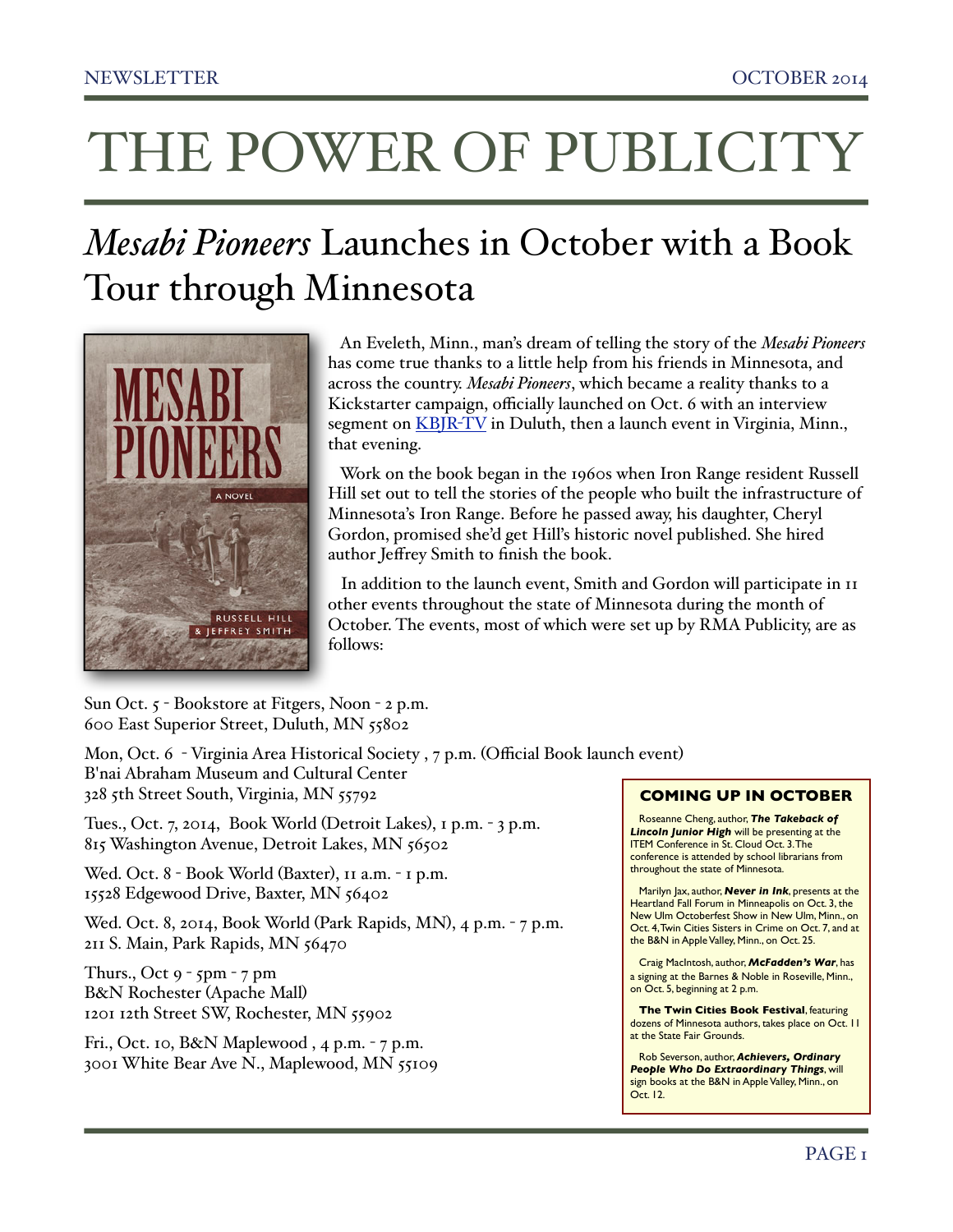Sat, Oct. 11 - Twin Cities Book Festival, 10 a.m. - 5 p.m. Minnesota State Fair Grounds

Sun, Oct. 12 - Barnes & Noble Apple Valley, 1 p.m. - 3 p.m. 14880 Florence Trail, Apple Valley, MN 55124

Mon., Oct. 13 - Chapter 2 Books, 4 p.m. - 6 p.m. 226 Locust Street, Hudson, WI 54016

Thurs Oct 16 - B&N Roseville 6 p.m. - 9 p.m. 2100 N. Snelling Ave., Roseville, MN 55113

Fri Oct. 17 - B&N Duluth - Miller Hill Mall, 2 p.m. - 4 p.m. 1600 Miller Trunk Hwy. #L25, Duluth, MN 55811

The first couple of promotional articles about the launch and tour have already been published in the [Pioneer Press,](http://www.twincities.com/entertainment/ci_26665175/fans-minnesota-authors-have-busy-week-ahead) [Mesabi Daily News](http://www.virginiamn.com/news/book-details-beginning-of-mining-in-region/article_f498d8d8-42d4-11e4-8255-67121185d282.html) and Virginia [Hometown Focus.](http://www.hometownfocus.us/news/2014-09-26/News_Briefs/Iron_Range_novel_Mesabi_Pioneers_to_be_launched_on.html) The book is available for purchase on [Amazon.com](http://www.amazon.com/Mesabi-Pioneers-Russell-Hill/dp/0990659100/ref=la_B00NE75KSS_1_1_title_1_pap?s=books&ie=UTF8&qid=1412561442&sr=1-1) and [Barnes & Noble.com,](http://www.barnesandnoble.com/w/mesabi-pioneers-russell-hill/1120193803?ean=9780990659105) as well as the book website, [mesabiproject.com.](http://mesabiproject.com/) Also, more information about the book can be found at [mesabiproject.com.](http://mesabiproject.com/)

#### Award-Winning Mystery Author Marilyn Jax Debuts Her Latest Title at the 26th Annual Taste of Greece in Minneapolis



 Award-winning mystery author Marilyn Jax debuted her latest title in the Twin Cities the weekend of Sept. 5 - 7 at the 26th Annual Taste of Greece in Minneapolis.

In Jax's latest title, *Never in Ink*, Anthony DiNetto has been under

Miami-Dade County police surveillance for several months, and authorities fear he's about to unleash a sophisticated criminal scheme to rake in millions. The problem is they don't know what it is. So, police turn to celebrated private investigators Claire Caswell and Gaston "Guy" Lombard to unravel the mystery... before it's too late. The book is set in Europe.

 Jax's other books are *Sapphire Trails*, set in Montana, *Road to Omalos*, set in Greece and *The Find*, set in Miami and the Caribbean. Learn more about her books at [www.MarilynJax.com.](http://www.marilynjax.com/)



#### RMA Publicity Secures TV Story About the Possibilitree on KBJR-TV in Duluth

Christmas is just around the corner, and the campaign to promote the possibilitree, an architecture-designed wooden Christmas tree that can be used over and over again, is well underway.

RMA Publicity secured a story on [KBJR](http://www.northlandsnewscenter.com/lifestyle/your-green-life/Your-Green-Life-The-Possibilitree-274618601.html)-TV in Duluth Sept. 10. Learn more about the trees, and how to place an order, at [www.possibilitree.com.](http://www.possibilitree.com)

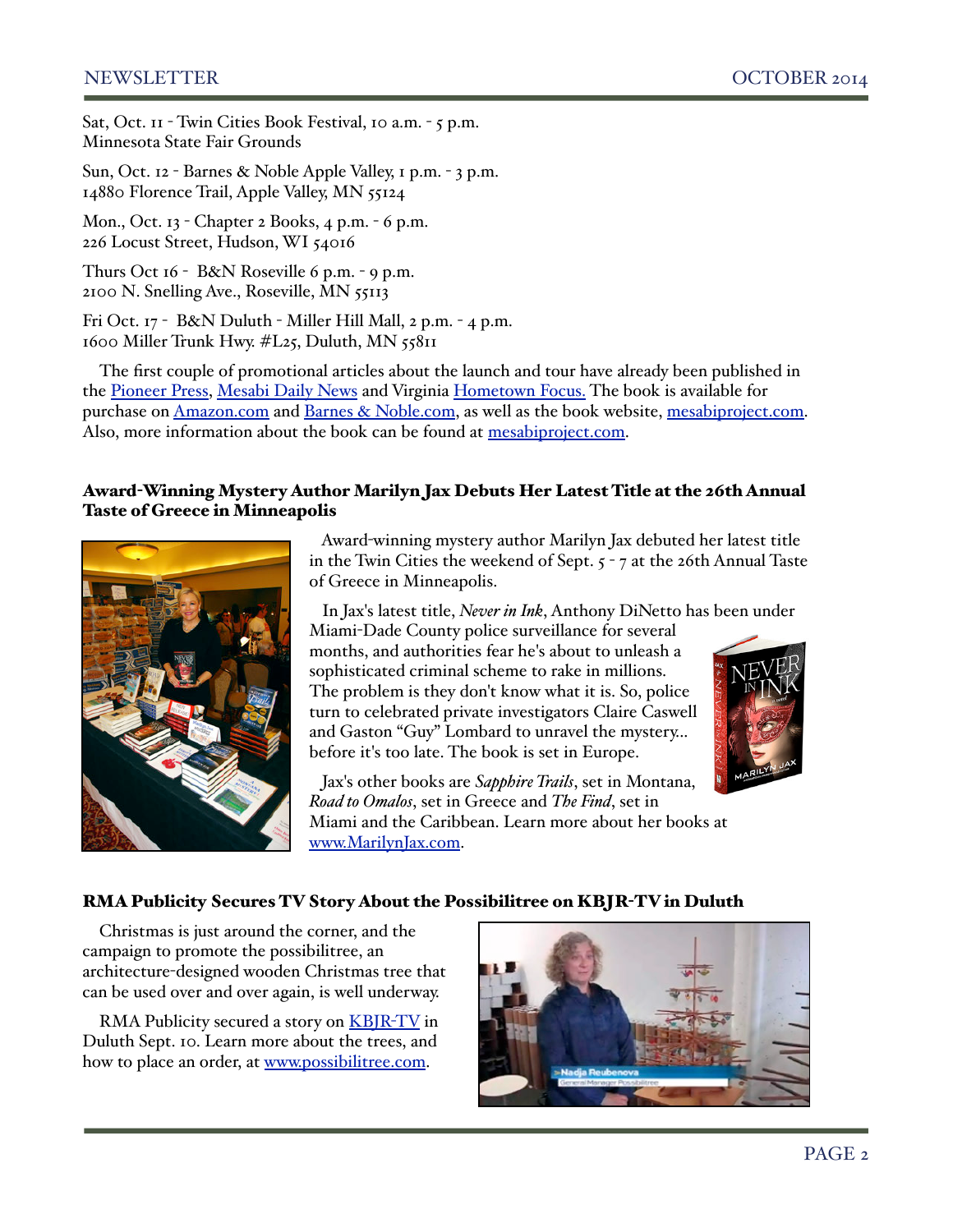

#### New Book About Santa Claus Arrives on the Scene Just in Time for Christmas

 Want to get a jump start on your holiday shopping? Now is the time to order a copy of *Who is Santa and How Did He Get to the North Pole?* by Stephen Bigalow.

 Kids young and old are going to love this book! Orders can be placed online at [www.whoissanta.net.](http://www.whoissanta.net/) The book is available in print or as an ebook.

#### Midwest Book Review Recognizes "Achievers" as a Reviewer's Choice Book



 Congratulations to Rob Severson, author, *Achievers: Ordinary People Who Do Extraordinary Things*. [Midwest Book Review](http://www.midwestbookreview.com/sbw/sep_14.htm) has named his book a "Reviewer's Choice" for the month of September. Here is the review that just came out:

 "One of the chief values of this outstanding collection of true stories is that it reveals to the reader how they too can 'make it in the world' regardless of their past and current circumstances. As inspired and inspiring as it is informed and informative, *Achievers: Ordinary People Who Do Extraordinary Things* is deserving of the widest readership possible and highly recommended

for community library collections. It should be noted that *Achievers: Ordinary People Who Do Extraordinary Things* is also available in a Kindle edition (\$8.00)."

Also in September, a story about *Achievers: Ordinary People Who Do Extraordinary Things*, was published in South Lake Neighbors, a community magazine for the residents of Deephaven, Minn., and surrounding areas. And Severson learned his book will be used in the classroom at a St. Paul Middle School beginning in October.

To learn more about the title, visit [www.RobSeverson.com.](http://www.robseverson.com/)



## *Border Crossings* Publisher Speaks at Ntl Czech & Slovak Museum & Library



 Sandra Novacek, publisher, *Border Crossings: Coming of Age in the Czech Resistance*, spoke at the National Czech & Slovak Museum & Library in Cedar Rapids, Iowa, on Sept. 4, as part of the Great Stories Author Series there. She also appeared on **KGAN-TV** news the morning of the event to talk about the book she published.

 *Border Crossings* is her husband, Charles Novacek's, memoir about his role in the Czech Resistance during World War II and the Cold War.

 The book has been endorsed by former U.S. Secretary of State Madeline Albright and is a multiple national book award winner. To learn more, visit [www.charlesnovaeckbooks.com.](http://www.charlesnovaeckbooks.com/)

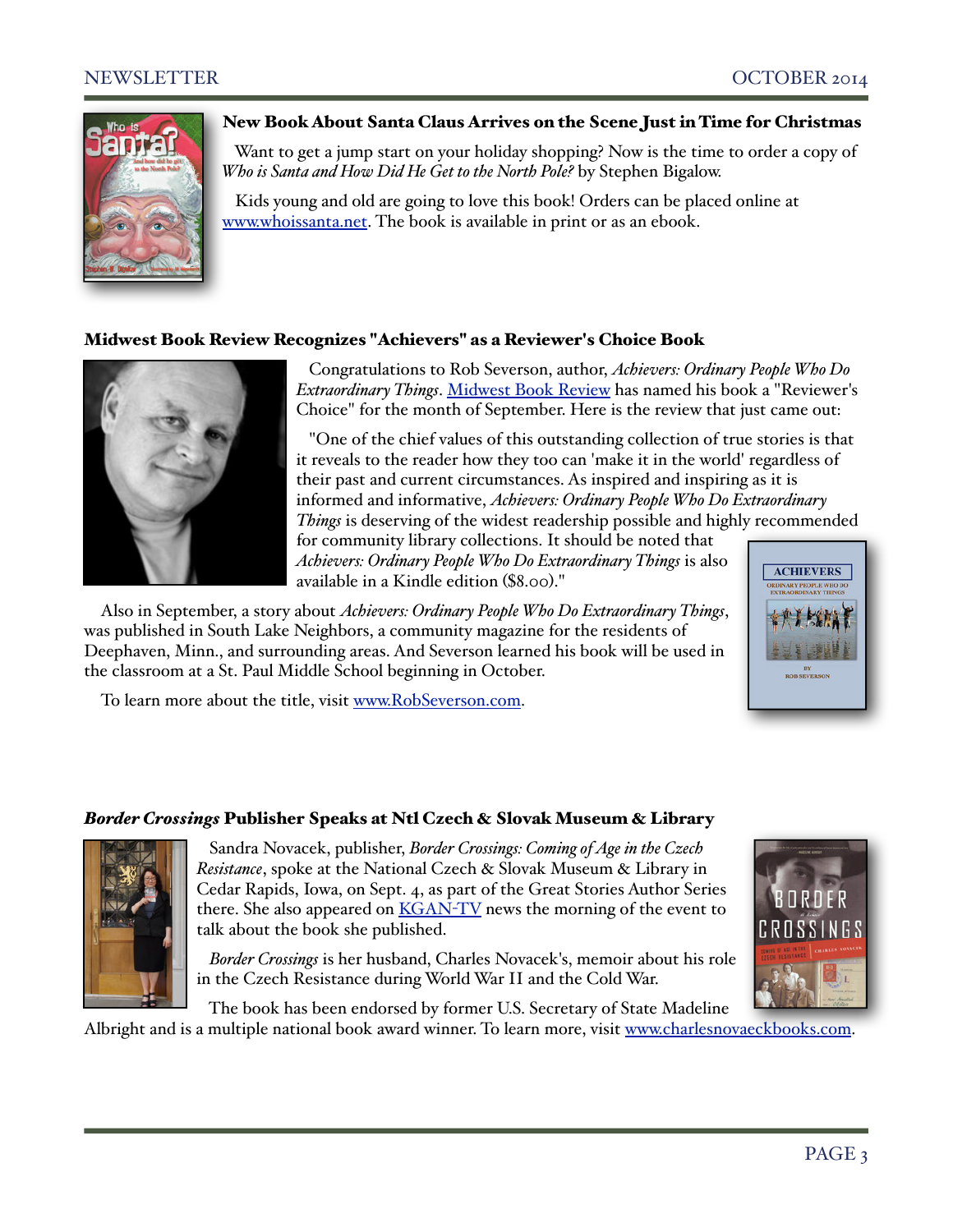#### Black Lion Author Carlos Viola Interviewed on Tucson's PowerTalk 1210

With all the news about terrorism across the globe lately, a book written by Carlos Viola of North Miami Beach is getting a lot of attention.

*Black Lion* is the story of an elite group of military men fighting terrorism. The Desert Lions are fearless when it comes to chasing after Al Qaeda in the aftermath of 9-11. Their leader, Major Mike Harris, is the best of the best. But when he meets and falls in love with the beautiful Danish heiress Marcie Johnassen, will the distraction be just what the terrorists need to get the upper hand, or will good win out over evil?

Viola was interviewed on [PowerTalk 1210](http://www.rmapublicity.com/images/stories/Audio/Black%20Lion%20-%20PowerTalk%201210%20Radio,%20Tucson%20-%20August%203,%202014.mp3) in Tucson, Ariz., on Sept. 3. Learn more about the book at [www.carlosviola.com/black](http://www.carlosviola.com/black-lion)-lion.

#### Author of An Angel is Born: A Family's Story Participates in Music Festival in Kentucky

Wynn Johnson, author, *An Angel is Born: A Family's Story*, was interviewed on [WFLE](http://www.rmapublicity.com/images/stories/Audio/An%20Angel%20is%20Born%20-%20WFLE%20Radio,%20Kentucky%20-%20September%2012,%202014.mp3)  [Radio in Kentucky o](http://www.rmapublicity.com/images/stories/Audio/An%20Angel%20is%20Born%20-%20WFLE%20Radio,%20Kentucky%20-%20September%2012,%202014.mp3)n Fri., Sept. 12. The interview previewed his participation in the Poppy Mountain Bluegrass Festival where he sold books Sept. 19 & 20.

Earlier in the month, on Sept. 5, Johnson presented at the Edina Community Center in Edina, Minn.

Learn more about Wynn Johnson's book, *An Angel is Born: A Family's Story*, on the book's [website.](http://www.anangelisborn.com/)

#### RMA Publicity Presents at Sept. MIPA Meeting on the Topic of Book Marketing

Thank you to everyone who came to the Sept. 10 meeting of the Midwest Independent Publishers Association. Great turnout for our inaugural meeting of the year.

Myself and Bill Andrews, author, *Daughters of the Dragon*, enjoyed sharing details about how and when to begin work on a book marketing plan. If you missed the meeting, the handout is available on the MIPA website, [www.mipa.org](http://www.mipa.org/events/meeting-notes/276-publishing-begins-with-a-good-marketing-plan)

#### ALSO IN SEPTEMBER ...

Christine Fournier, author, *On the Sunny Side of the Street. An Alzheimer's Journey*, as well as the Gypsy World series of novels -- *Gypsy Nights*, *Gypsy World* and *Gypsy* 



*City*, based on her time on Broadway, was interviewed on CTV North Suburbs - The North Suburban Beat.

Robert Stern, Program Manager for the Minnesota College Savings Plan, was interviewed on



the KAAL-TV morning show in Rochester, Minn., on Sept. 4, and a story about the Plan appeared in the Star Tribune's college guide on Sept. 28.